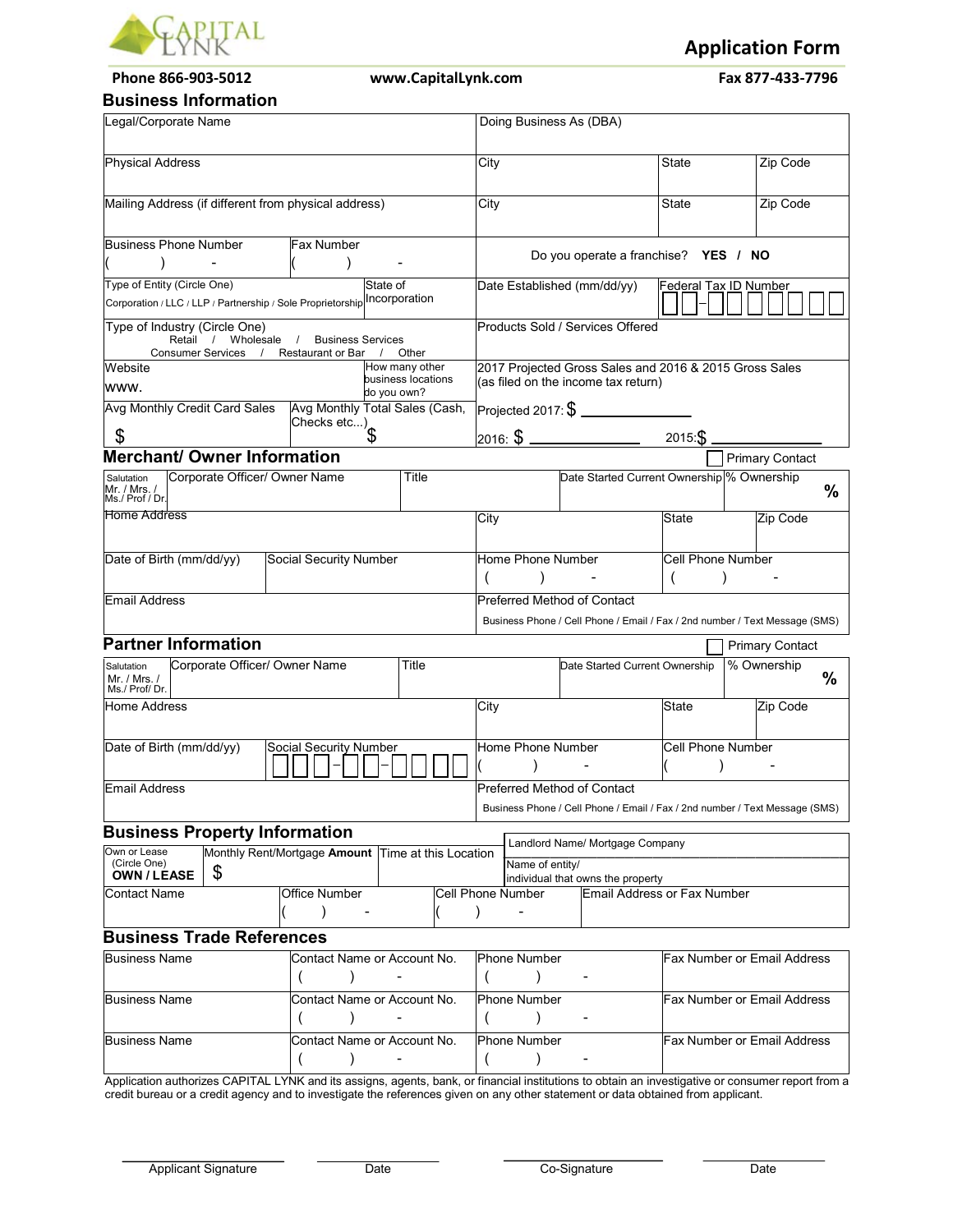### **Please answer the questions below to assist us in better locating the proper funding source for your business.**

| Desired funding amount: \$ | Date working capital desired (mm/dd/yy): |
|----------------------------|------------------------------------------|
| Intended use of proceeds:  |                                          |

Does your business have either an active ACH Advance or an active Merchant Cash Advance? **YES / NO**

| Please complete if you have any open advances:                                                                                                                                                                                 |                 |                                                  |  |  |
|--------------------------------------------------------------------------------------------------------------------------------------------------------------------------------------------------------------------------------|-----------------|--------------------------------------------------|--|--|
| Lender name: Amount owed: \$                                                                                                                                                                                                   |                 | Daily Payment Amt or % of Sales:                 |  |  |
| Lender name: The control                                                                                                                                                                                                       | Amount owed: \$ | Daily Payment Amt or % of Sales:                 |  |  |
| Lender name: The control of the control of the control of the control of the control of the control of the control of the control of the control of the control of the control of the control of the control of the control of |                 | Amount owed: \$ Daily Payment Amt or % of Sales: |  |  |
| Lender name: The control of the control of the control of the control of the control of the control of the control of the control of the control of the control of the control of the control of the control of the control of |                 | Amount owed: \$ Daily Payment Amt or % of Sales: |  |  |
| Are you interested in paying off your current advance(s)? YES / NO / UNDECIDED                                                                                                                                                 |                 |                                                  |  |  |
| Does your business have any previous advances or loans in collections? YES / NO                                                                                                                                                |                 |                                                  |  |  |
| What did you like and/or dislike about your current provider(s)?                                                                                                                                                               |                 |                                                  |  |  |

What are you looking for in Capital Lynk as your new working capital provider?

Has your business ever have 2 or more advances at the same time? **YES / NO** Have you recently applied for working capital with any other companies and/or providers? **YES / NO**

\_\_\_\_\_\_\_\_\_\_\_\_\_\_\_\_\_\_\_\_\_\_\_\_\_\_\_\_\_\_\_\_\_\_\_\_\_\_\_\_\_\_\_\_\_\_\_\_\_\_\_\_\_\_\_\_\_\_\_\_\_\_\_\_\_\_\_\_\_\_\_\_\_\_\_\_\_\_\_\_\_\_\_\_

| Have you filed your most recent tax return for your business (2016)? YES / NO |  |
|-------------------------------------------------------------------------------|--|
| What is the total amount your business filed for 2016? \$                     |  |

*If your business is seasonal*, please check the month(s) that apply for Slow month(s):  $\Box$  Jan  $\Box$  Feb $\Box$  Mar $\Box$  Apr $\Box$  May $\Box$  June  $\Box$  July  $\Box$  Aug $\Box$  Sept  $\Box$  Oct  $\Box$  Nov  $\Box$  Dec Busier month(s):  $\Box$  Jan  $\Box$  Feb  $\Box$  Mar  $\Box$  Apr  $\Box$  May  $\Box$  June  $\Box$  July  $\Box$  Aug  $\Box$  Sept  $\Box$  Oct  $\Box$  Nov  $\Box$  Dec

*If property leased*, approximate lease start date: \_\_\_\_\_\_\_\_\_\_\_\_ approximate lease end date: \_\_\_\_\_\_\_\_\_\_\_\_\_

Current on business rent or mortgage payments: **YES / NO** *If not current*, # Of Months behind: \_\_\_\_\_\_\_\_\_\_\_\_ Total amount owed: \$ \_\_\_\_\_\_\_\_\_\_\_\_

Does your business have any open state or federal tax liens? (Please Circle One)

**YES – State Liens / YES – Federal Tax Liens / YES – Both / NONE**

*If yes*: Approximate amount owed: \$ \_\_\_\_\_\_\_\_\_\_ Active payment plan in place: YES / NO

# Of Business Bank Accounts: \_\_\_\_\_ Does your business accept credit cards? **YES / NO**

Banking online access set up: **YES / NO** Credit card processor online access set up: **YES / NO**

Please select the type of receivables you are looking to factor and obtain funding quotes for:

 **Gross Sales Deposits** - Repaid through my business bank account with a Daily/Weekly ACH Debit **Credit Card Sales** - Repaid based on a Fixed Percentage (%) of my Credit Card Revenue